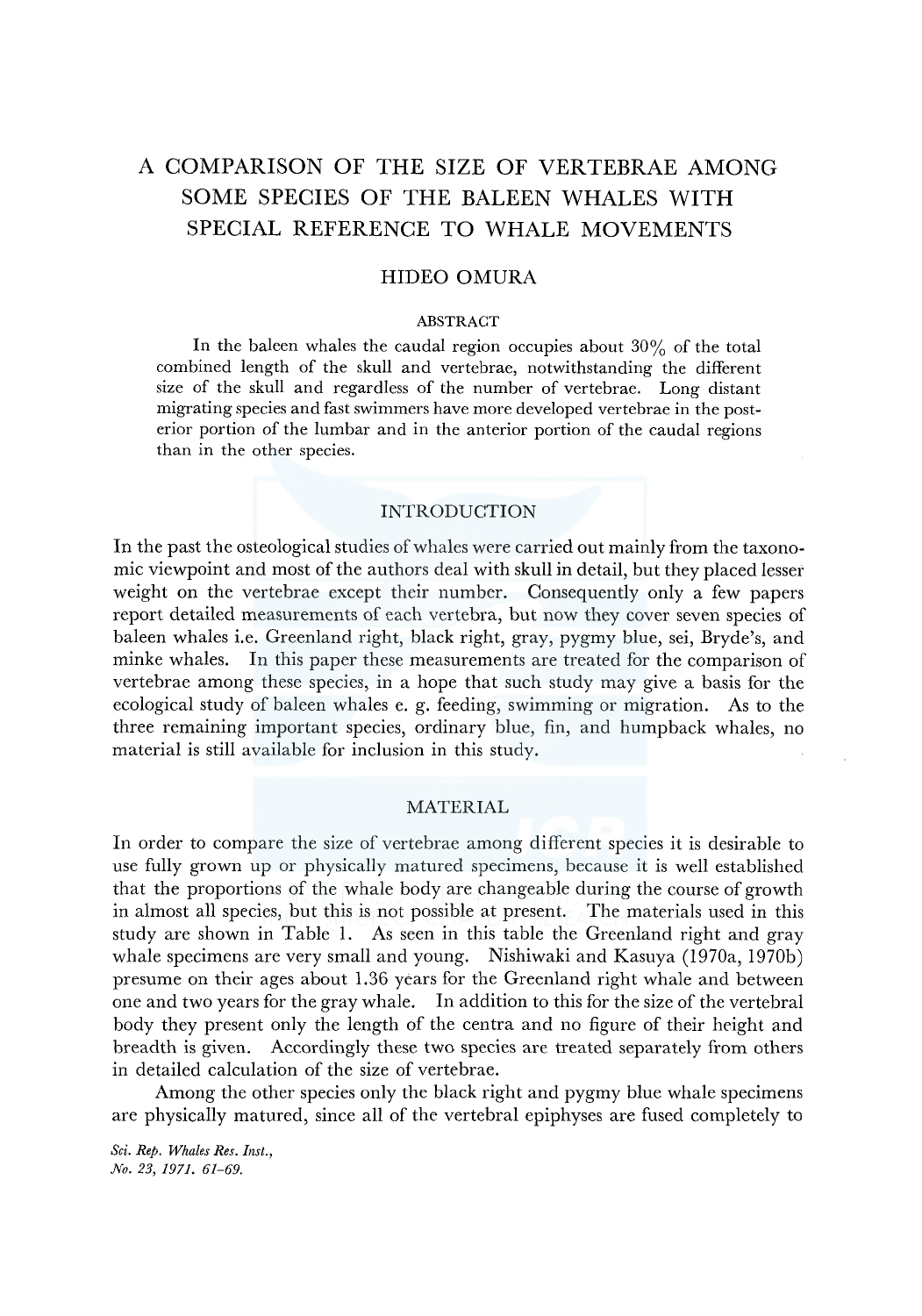#### 62 OMURA

| Species                                 | Common name              | <b>Sex</b> | Body<br>length<br>(m) | Maturity            | Author                         |
|-----------------------------------------|--------------------------|------------|-----------------------|---------------------|--------------------------------|
| Balaena mysticetus                      | Greenland right<br>whale | м          | 6.4                   | Very young          | Nishiwaki and<br>Kasuya 1970a  |
| Eubalaena glacialis                     | Black right whale        | M          | 17.1                  | Physically mature   | Omura et al., 1969             |
| $Eschrichius$ robustus $*$              | Gray whale               | F          | 9.0                   | Very young          | Nishiwaki and<br>Kasuya, 1970b |
| Balaenoptera musculus<br>brevicauda     | Pygmy blue whale         | м          | 18.6                  | Physically mature   | Omura et al., 1970             |
| <b>B.</b> borealis                      | Sei whale                | F          | 12.9                  | Physically immature | Omura, 1959                    |
| B. edeni                                | Bryde's whale            | F          | 13.5                  | Physically immature | Omura, 1959                    |
| B. acutorostrata                        | Minke whale              | м          | 7.5                   | Physically immature | Omura, 1957                    |
| $*$ After $V$ cause and $D^*$ is $1070$ |                          |            |                       |                     |                                |

# TABLE I. LIST OF MATERIALS USED IN THIS STUDY

\* After Kasuya and Rice, 1970.

their centra. Specimens of the sei, Bryde's, and minke whales are all physically immature, though in the latter two specimens sexual maturity was already attained, and for the sei whale the specimen is thought at or approaching puberty.

In the light of the different stages of growth the conclusion derived from these specimens are consequently premature.

# LENGTH OF SKULL AND VERTEBRAE

Table 2 shows the lengths of the skull and vertebrae, in actual length in mm as well

| TABLE 2. |       |            |                       | SKULL AND VERTEBRAL LENGTH IN SEVEN SPECIES OF BALEEN WHALE |               |                |
|----------|-------|------------|-----------------------|-------------------------------------------------------------|---------------|----------------|
| Species  | Skull | Cervical   | Dorsal                | Lumbar                                                      | Caudal        | Total          |
|          |       |            | (Actual figure in mm) |                                                             |               |                |
| G. right | 1,980 | 174<br>(7) | 820<br>(12)           | 1,013<br>(10)                                               | 1,873<br>(24) | 5,860<br>(53)  |
| B. right | 5,100 | 274<br>(7) | 2,479<br>(14)         | 2,576<br>(10)                                               | 4,658<br>(25) | 15,087<br>(56) |
| Gray     | 2,000 | 338<br>(7) | 1,489<br>(14)         | 1,911<br>(12)                                               | 2,736<br>(23) | 8,474<br>(56)  |
| P. blue  | 4,860 | 618<br>(7) | 2,949<br>(15)         | 2,750<br>(14)                                               | 4,737<br>(27) | 15,914<br>(63) |
| Sei      | 3,062 | 425<br>(7) | 2.116<br>(14)         | 2,942<br>(13)                                               | 3,768<br>(22) | 12,313<br>(56) |
| Bryde's  | 3,480 | 441<br>(7) | 2,125<br>(13)         | 3.272<br>(13)                                               | 3,374<br>(21) | 12,692<br>(54) |
| Minke    | 1,520 | 241<br>(7) | 1,100<br>(11)         | 1,951<br>(12)                                               | 2,019<br>(18) | 6,831<br>(48)  |
|          |       |            | (% figure)            |                                                             |               |                |
| G. right | 33.79 | 2.97       | 13.99                 | 17.29                                                       | 31.96         | 100.00         |
| B. right | 33.80 | 1,82       | 16.43                 | 17.08                                                       | 30.87         | $, \,$         |
| Gray     | 23.60 | 3.99       | 17.57                 | 22.55                                                       | 32.29         | ,              |
| P. blue  | 30.54 | 3.88       | 18.53                 | 17.28                                                       | 29.77         | ,,             |
| Sei      | 24.87 | 3.45       | 17.19                 | 23.89                                                       | 30.60         | ,              |
| Bryde's  | 27.42 | 3.48       | 16.74                 | 25.78                                                       | 26,58         | ,              |
| Minke    | 22.25 | 3.53       | 16.10                 | 28.56                                                       | 29,56         | "              |

TABLE 2. SKULL AND VERTEBRAL LENGTH IN SEVEN SPECIES OF BALEEN WHALES

Figures in parentheses show number of vertebrae.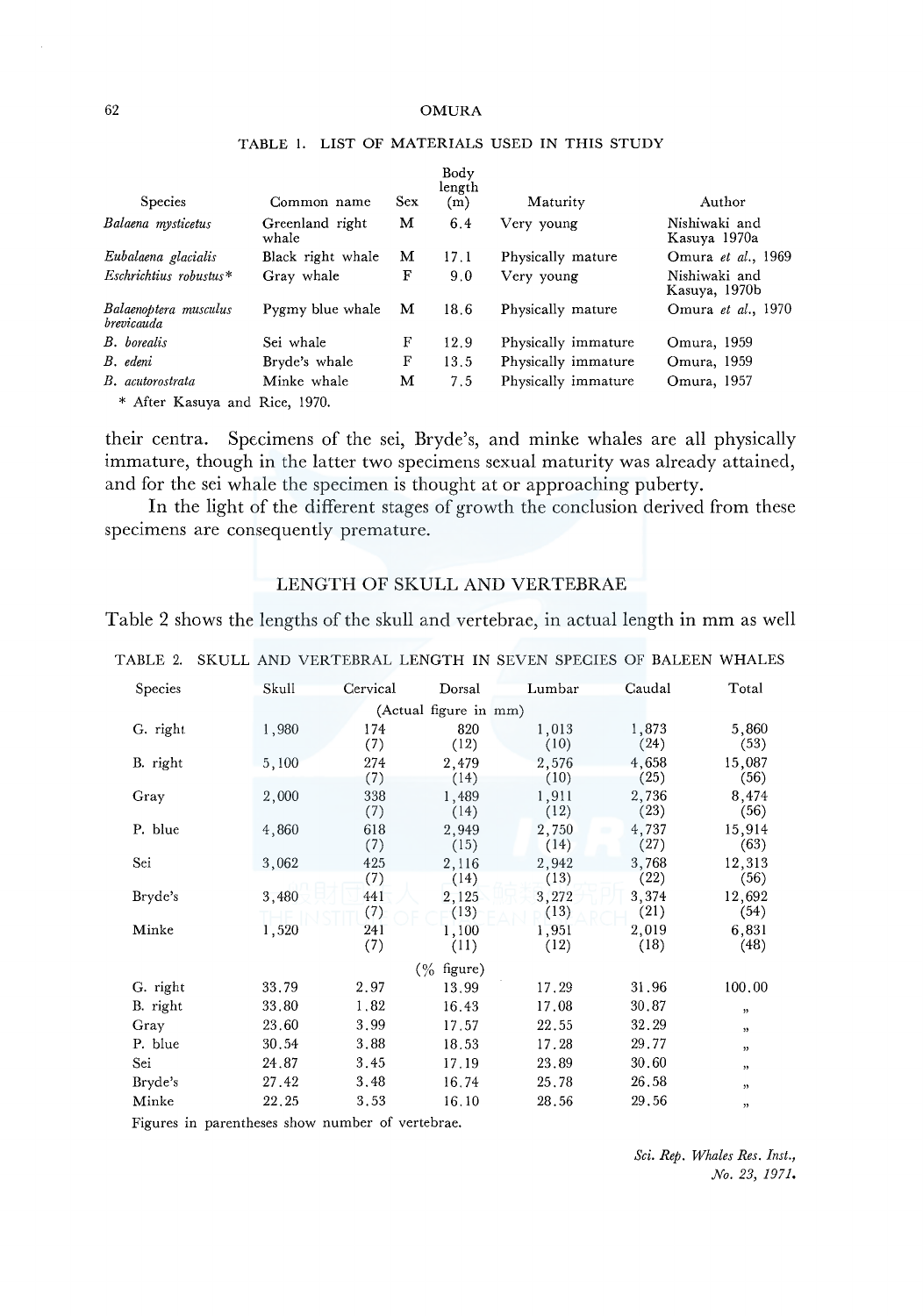#### **VERTEBRAE OF BALEEN WHALES**

as their proportional length, for seven species of the baleen whales. For the vertebrae the length of each centrum are added, dividing into four regions i. e. cervical, dorsal, lumbar, and caudal. The total length of the vertebrae in this table does not denote, therefore, the total length of the back bone in situ, because spaces between vertebrae are neglected.

Fig. 1 shows the proportional length of the skull and each region of vertebrae against the combined length of the skull and vertebrae, comparing each species. As seen in this figure the skull length is greatest proportionally in the Greenland right and black right whales and it occupies  $34\%$  or one third of the total length in both species. In the other species only the pygmy blue whale exceeds  $30\%$  and the smallest figure is  $22\%$  of the minke whale. Thus in the proportional length of the skull there is a big difference by species. For the Greenland and black right whales the huge size of the skull can be explained by the different type of feeding (skimming) than the other species (swallowing or both types combined, Nemoto 1959), but it is thought rather difficult in the other species at least at present to explain the slight difference among them in connection with feeding.



Fig. 1. Proportional length of skull and vertebrae in seven species of baleen whales.

The pygmy blue whale has comparatively large skull than other species except those of Balaenidae, but before going into detail the material for the ordinary blue whale as well as those of the fin and humpback whales are needed.

On the other hand the proportional length of the caudal region of the vertebrae is almost similar in these species, notwithstanding rather big difference in their number (Table 2). The greatest number of the caudal vertebrae is 27 of the pygmy blue whale and the smallest is 18 of the minke, but the proportional length of this region is quite similar, showing  $30\%$  in both species. The smallest percentage figure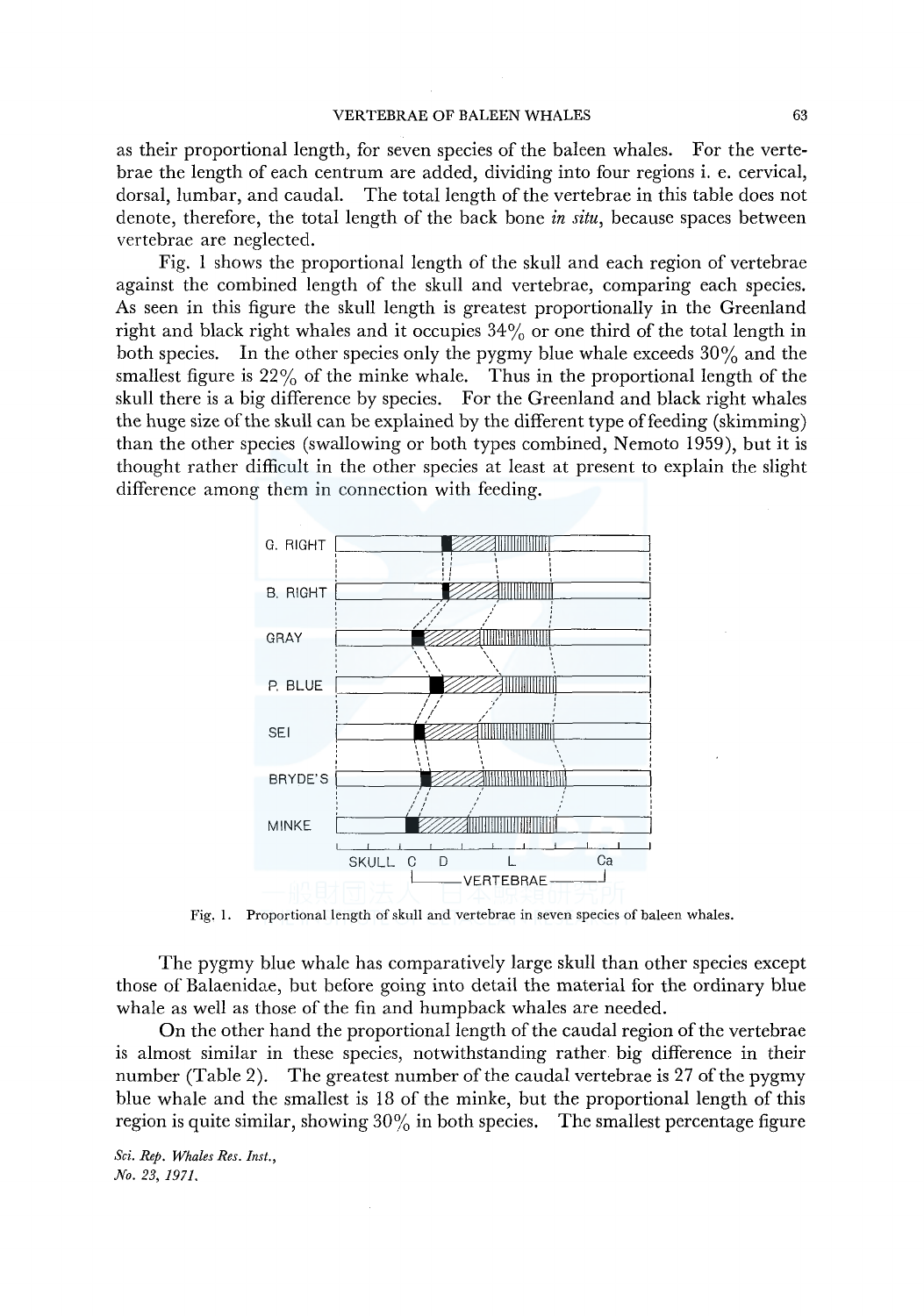of this region is 27% of the Bryde's whale, which does not follow long distant migration and living locally. The highest figure is 32% of the Greenland right and gray whales, but both specimens are very young as stated before and there is a possibility of decreasing with growth. In any case it can be concluded that the caudal region occupies about  $30\%$  of the combined length of the skull and vertebrae in most of the baleen whales and this length may be required for swimming.

It is also seen from Fig. 1 that the difference in the length of the skull is balanced by the length of the dorsal and lumbar regions of the vertebrae, especially by the latter. The largest number of the lumbar vertebrae is 14 of the pygmy blue whale, but the proportional length of this region of the specimen is  $17\%$ , which is the lowest among the balaenopterid whales and lesser than the gray. The proportional length of the dorsal region is roughly proportional to the number of the dorsal vertebrae.

The proportional length of cervical region is smallest in the black right whale, but no remarkable difference in length of this region is noted among the species.

#### SIZE OF VERTEBRAE

In order to compare the size of each vertebra among the species of the baleen whales I made calculation of the mean length of the centrum using the following formula:

> Mean length=  $\sqrt[3]{\text{axbxc}}$ where a, b and c are the breadth, height and length of the centrum respectively.

The mean length thus calculated can be used as an index of the volume of the centrum. The results of the calculation are shown in Appendix Table 1 for the black right, pygmy blue, sei, Bryde's, and minke whales. The original measurements used in this calculation are given by the authors listed in Table 1.

Then I have calculated the percentage figures of the mean length of each vertebra, using the first lumbar vertebra as a standard. The results are shown in Appendix Table 2. In the table figures for the Greenland right and gray whales are also shown for reference, but in these two species only the length of the centrum was used due to lack of material and hence these figures do not denote the volume of the centra.

Fig. 2 shows the proportional size of each vertebra against the first lumbar in five species of the baleen whales based upon the values shown in Appendix Table 2. As seen in Fig. 2 there is no remarkable difference in the proportional size of vertebra in the cervical and dorsal regions, but quite large difference are present in the posterior portion of the lumbar region and in the anterior portion of the caudal region. The highest value in these regions are those of the minke whale, which follows long distant migration. In this species the lesser number of vertebrae are covered by the well developed vertebrae in these regions.

In comparing the sei and Bryde's whales it is notable that the caudal vertebrae in the anterior portion are much developed in the former than in the latter, due to possibly the difference in extent of the migration between the two species. The sei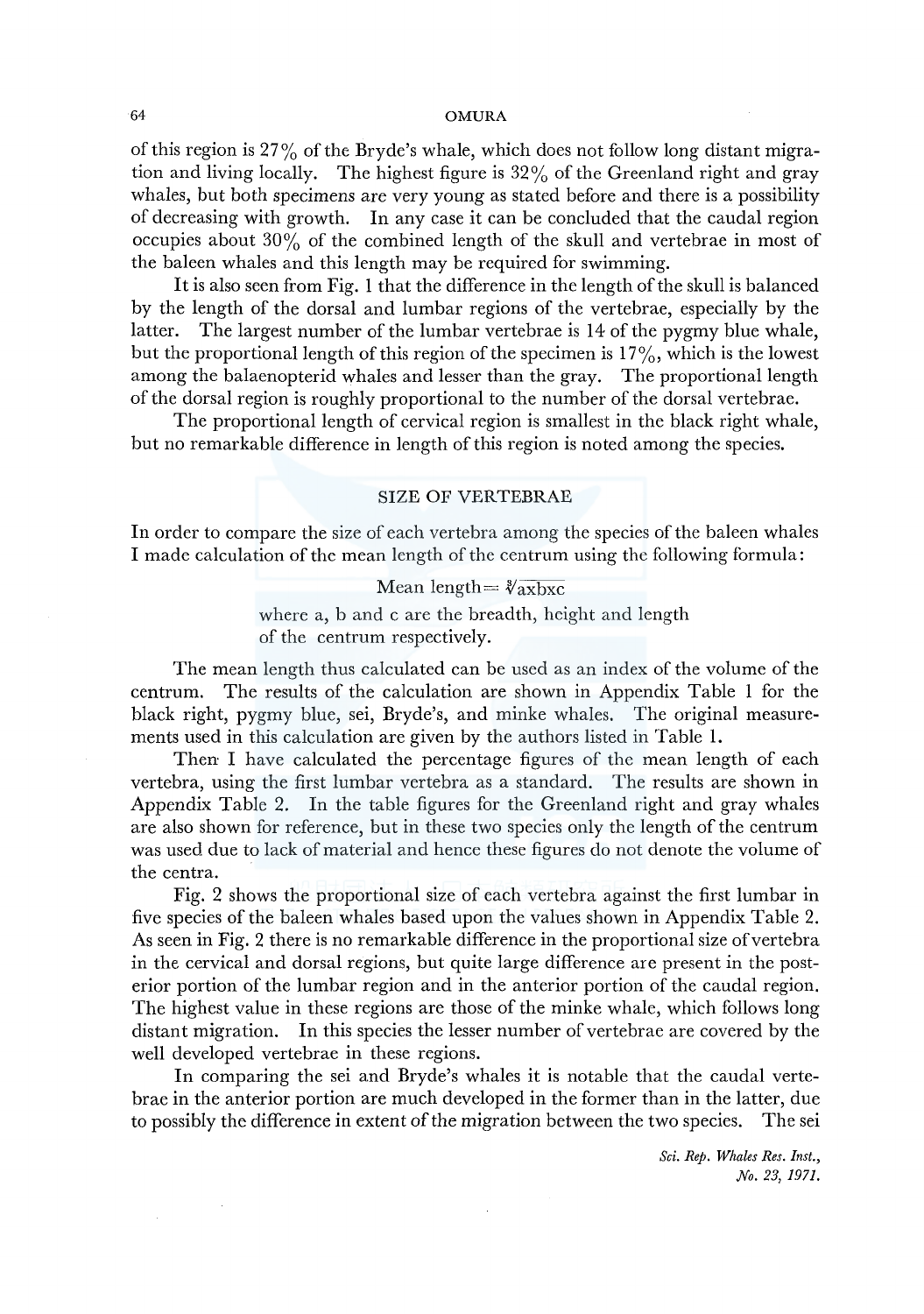

Fig, 2. Comparison of size of vertebra against first lumbar in five species of baleen whales.

whale is migratory, even though extent of its movement is thought lesser than that of the blue and fin whales. In the Antarctic it distribute mostly in the northern part of the whaling ground and in the North Pacific its movement is confined up to the Aleutian chain and very seldomly enters into the Bering Sea, whereas the fin whale penetrates through the Bering Strait into the Arctic basin. But still it has much wider range of migration than the Bryde's whale, which is only a local population. In the offshore waters of Japan the distribution of the Bryde's whale is confined from the Bonin Islands in the south to the east coast ofSanriku in the north and it is seldom to travel beyond 40 degree North Latitude. The highest value of the sei whale is at 7th caudal (128%) and that of the Bryde's whale is at 3rd caudal (124%).

The relation between the black right and pygmy blue whales is also of some interest. In general the curves for the two species show similar tendency, but in



Fig. 3. Percentage length of each vertebra against first lumbar in the Greenland and gray whales.

*Sci. Rep. Whales Res. Inst., No. 23, 1971.*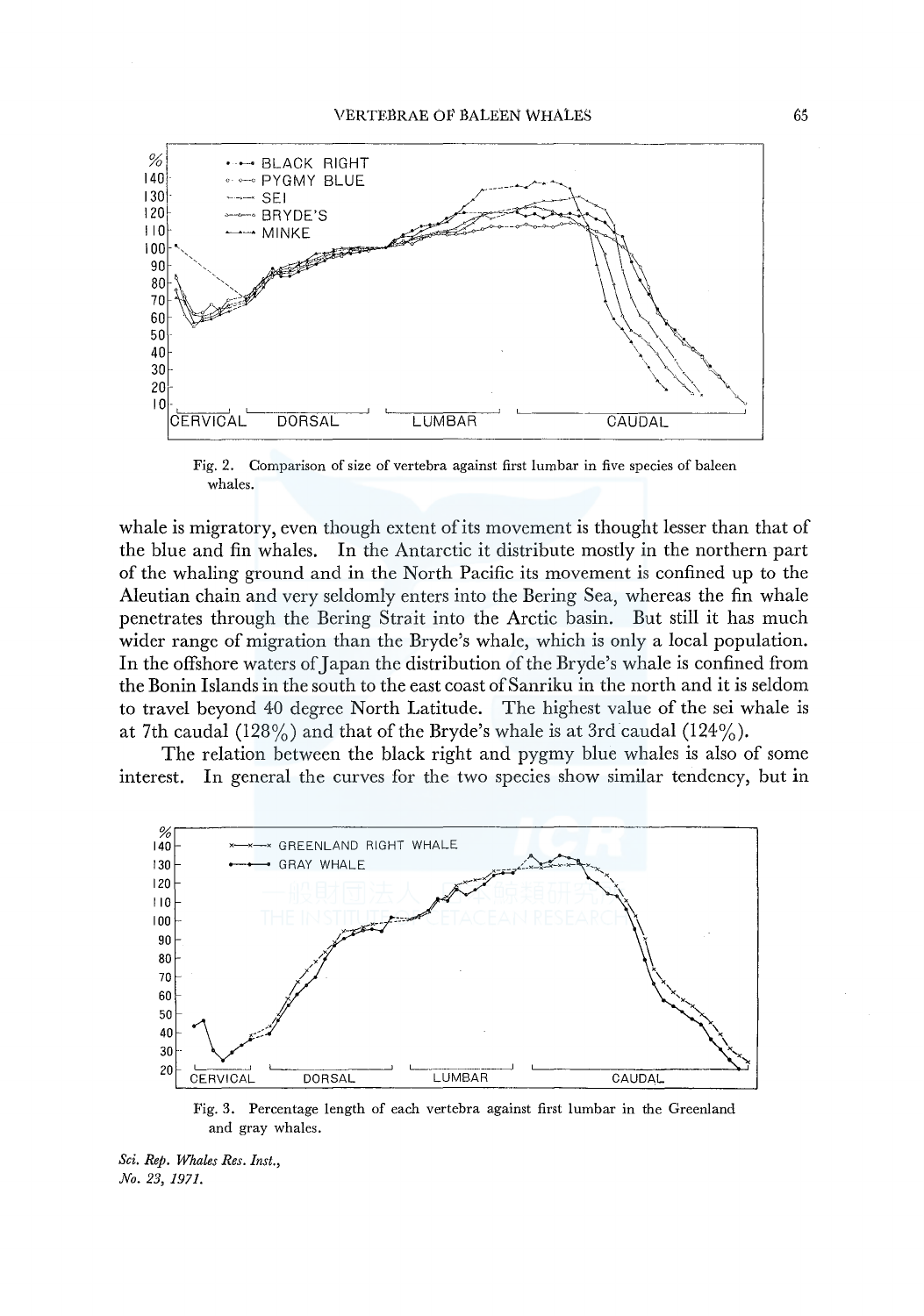#### 66 OMURA

the black right whale the vertebrae are more developed than the pygmy blue whale in the lumbar region and up to 13th caudal. Both whales are slow swimmer and very little is known of the migration of the pygmy blue whale. It is highly possible, however, that the range of migration is much wider in the black right whale than in the other which is thought to be only a local population.

In conclusion above it can be safely said that in the species which follow long distant migration and in the fast swimmers the vertebrae in the posterior portion of the lumbar and in the anterior portion of the caudal are much developed than the other.

Fig. 3 shows the proportional length of each vertebra of the Greenland right and gray whales. Both curves are similar in general and each corresponding value is smaller in the gray whale than in the Greenland right whale, except those in the caudal region, up to 6th caudal. The Greenland right whale is inhabiting in the Arctic Ocean, whereas the gray whale migrate very long distance between the coast of Mexico and Arctic Ocean, passing through the Bering Strait. It seems rather queer the general agreement of these curves, but since the both specimens are very young and they are presumed below two years, as stated before, and since these curves denote only the lengths of the centra, no definite conclusion may be derived from this figure in relation to movement of whales. Or an explanation may be that that no remarkable difference in the size of vertebrae is present among different species of whales when they are young and the difference in size noted before are developed during the course of growth of the whale body.

#### REFERENCES

- KAsuYA, T. and D. W. RICE, 1970. Notes on baleen plates and on arrangement of parasitic barnacles of gray whale. *Sci. Rep. Whales Res. Inst.,* 22: 39-43.
- NEMOTO, T., 1959. Food of baleen whales with reference to whale movements. *Sci. Rep. Whales Res. Inst.,*  14: 149-290.
- NISHIWAKI, M. and T. KASUYA, 1970a. Recent record of gray whale in the adjacent waters of Japan and a consideration on its migration. *Sci. Rep. Whales Res. Inst.,* 22: 29-37.
- N1sHIWAKI, M. and T. KASUYA, 1970b. A Greenland right whale caught at Osaka Bay. *Sci. Rep. Whales Res. Inst.,* 22: 45-62.
- OMURA, H., 1957. Osteological study of the little piked whale from the coast of.Japan. *Sci. Rep. Whales Res. Inst.,* 12: 1-21.

OMURA, H., 1959. Bryde's whales from the coast of.Japan. *Sci. Rep. Whales Res. Inst.,* 14: 1-33.

- OMURA, H., S. 0HSUMI, T. NEMOTO, K. NAsu and T. KAsUYA, 1969. Black right whales in the North Pacific. *Sci. Rep. Whales Res. Inst.,* 21: 1-78.
- OMURA, H., T. lcHIHARA and T. KASUYA, 1970. Osteology of pygmy blue whale with additional information on external and other characteristics. *Sci. Rep. Whales Res. Inst.,* 22: 1-27.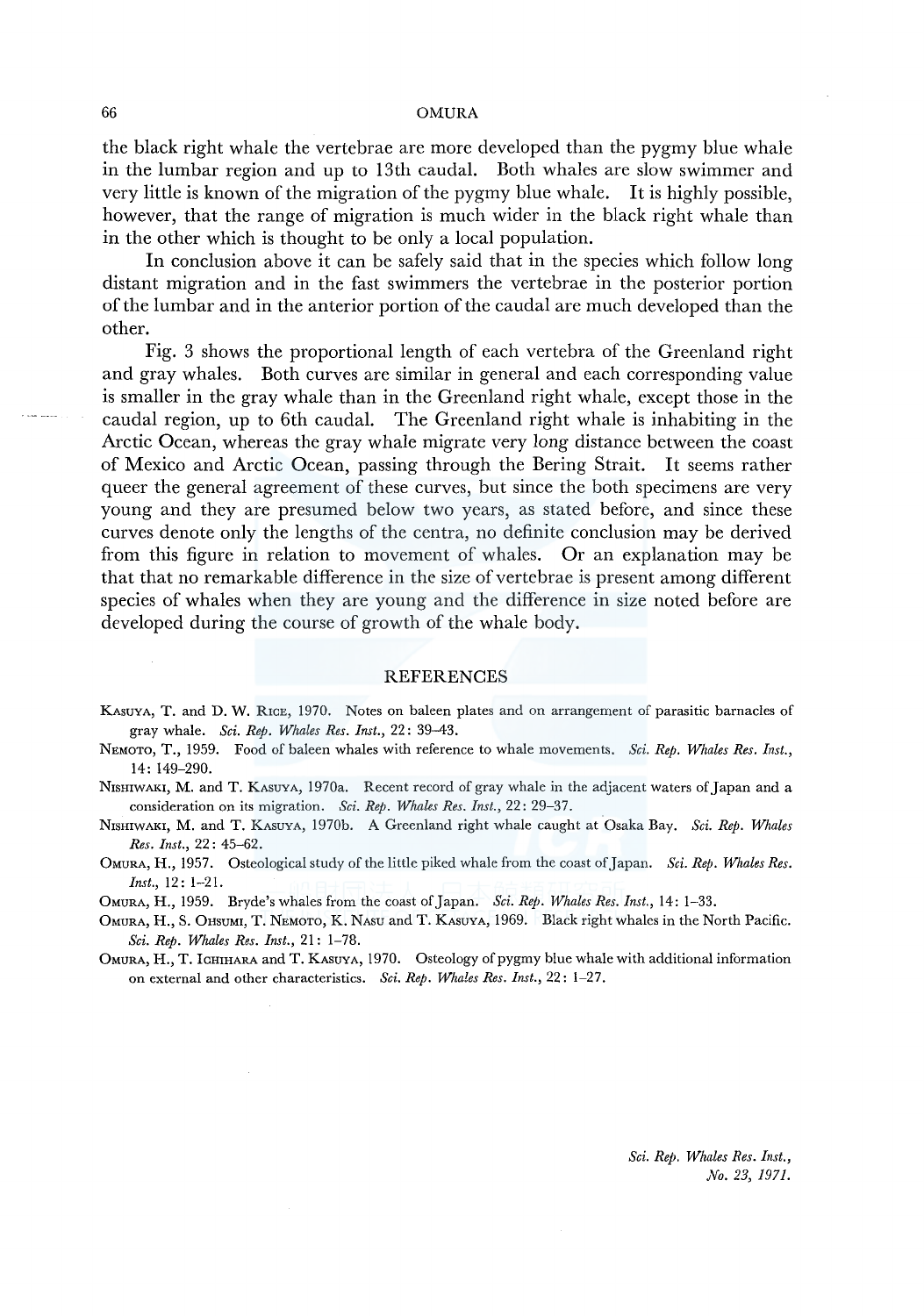# VERTEBRAE OF BALEEN WHALES 67

## APPENDIX TABLE I. MEAN LENGTH OF VERTEBRAE OF FIVE SPECIES OF BALEEN WHALES

Mean length  $= \sqrt[3]{a \times b \times c}$ 

 $\Delta \sim 10^{-11}$ 

where a: breadth; b: height; c: length; of each vertebra in mm.

| Vertebral<br>No.        | Black right        | Pygmy blue | Sei                      | Bryde's | Minke     |
|-------------------------|--------------------|------------|--------------------------|---------|-----------|
| C <sub>1</sub>          |                    | 233        | 165                      | 160     | 87        |
| $\overline{2}$          |                    | 202        | 133                      | 129     | 85        |
| 3                       |                    | 173        | 122                      | 116     | 70        |
| $\boldsymbol{4}$        | 294                | 175        | 118                      | 126     | 71        |
| $\overline{5}$          |                    | 187        | 121                      | 127     | 72        |
| 6                       |                    | 178        | 126                      | 133     | 76        |
| $\overline{7}$          |                    | 196        | 129                      | 141     | 78        |
| $D_1$                   | 205                | 202        | 134                      | 147     | 83        |
| $\sqrt{2}$              | 214                | 211        | 146                      | 157     | 89        |
| 3                       | 231                | 220        | 157                      | 167     | 95        |
| 4                       | 253                | 232        | 167                      | 177     | 104       |
| 5                       | $241\,$            | 244        | 173                      | 179     | 106       |
| $\epsilon$              | 243                | 247        | 177                      | 180     | 106       |
| 7                       | $250\,$            | 249        | 180                      | 185     | $111\,$   |
| $\bf 8$                 | 257                | 254        | 181                      | 188     | 114       |
| $9\,$                   | $265\,$            | 260        | 184                      | 192     | 118       |
| $10\,$                  | $272\,$            | 263        | 188                      | 198     | 118       |
| 11                      | 276                | 265        | 192                      | 200     | 119       |
| 12                      | 279                | 266        | 194                      | 201     |           |
| 13                      | 281                | 271        | 193                      | 206     |           |
| $14\,$                  | $\boldsymbol{283}$ | 273        | 195                      | ---     |           |
| 15                      |                    | 275        | $\overline{\phantom{0}}$ |         | --        |
| $L_1$                   | 292                | 281        | 197                      | 211     | 123       |
| $\overline{\mathbf{2}}$ | $300\,$            | 285        | 199                      | 214     | 127       |
| 3                       | 313                | 292        | 201                      | 217     | 131       |
| $\overline{\mathbf{4}}$ | 321                | 287        | 206                      | 222     | 131       |
| $\overline{5}$          | 328                | 295        | 207                      | 225     | 135       |
| $\overline{6}$          | 329                | 300        | $21\,\mathrm{I}$         | 228     | 138       |
| $\overline{7}$          | 333                | 304        | 214                      | 231     | 140       |
| 8                       | 341                | 301        | 215                      | 232     | 141       |
| 9                       | 348                | 303        | 215                      | 235     | 146       |
| $10\,$                  | 350                | 304        | 219                      | 241     | 152       |
| 11                      |                    | 309        | 225                      | 246     | 157       |
| 12                      |                    | 312        | 235                      | 251     | 164       |
| 13                      | 二                  | 315        | 230                      | 254     |           |
| 14                      |                    | 316        |                          |         |           |
| Ca l                    | 352                | 316        | 239                      | 259     | 167       |
| $\,2\,$                 | 345                | 319        | 244                      | 260     | 166       |
| $\bf 3$                 | 349                | 316        | 248                      | 261     | 170       |
| $4-$                    | 343                | 317        | 251                      | 258     | 169       |
| $\,$ 5 $\,$             | 350                | 316        | 251                      | 256     | 170       |
| $\bf 6$                 | 348                | 321        | 252                      | 251     | 168       |
| $\overline{7}$          | 349                | 323        | 253                      | 248     | 159       |
| 8                       | 345                | 319        | 251                      | 241     | 150       |
|                         |                    |            |                          |         | Continued |
|                         |                    |            |                          |         |           |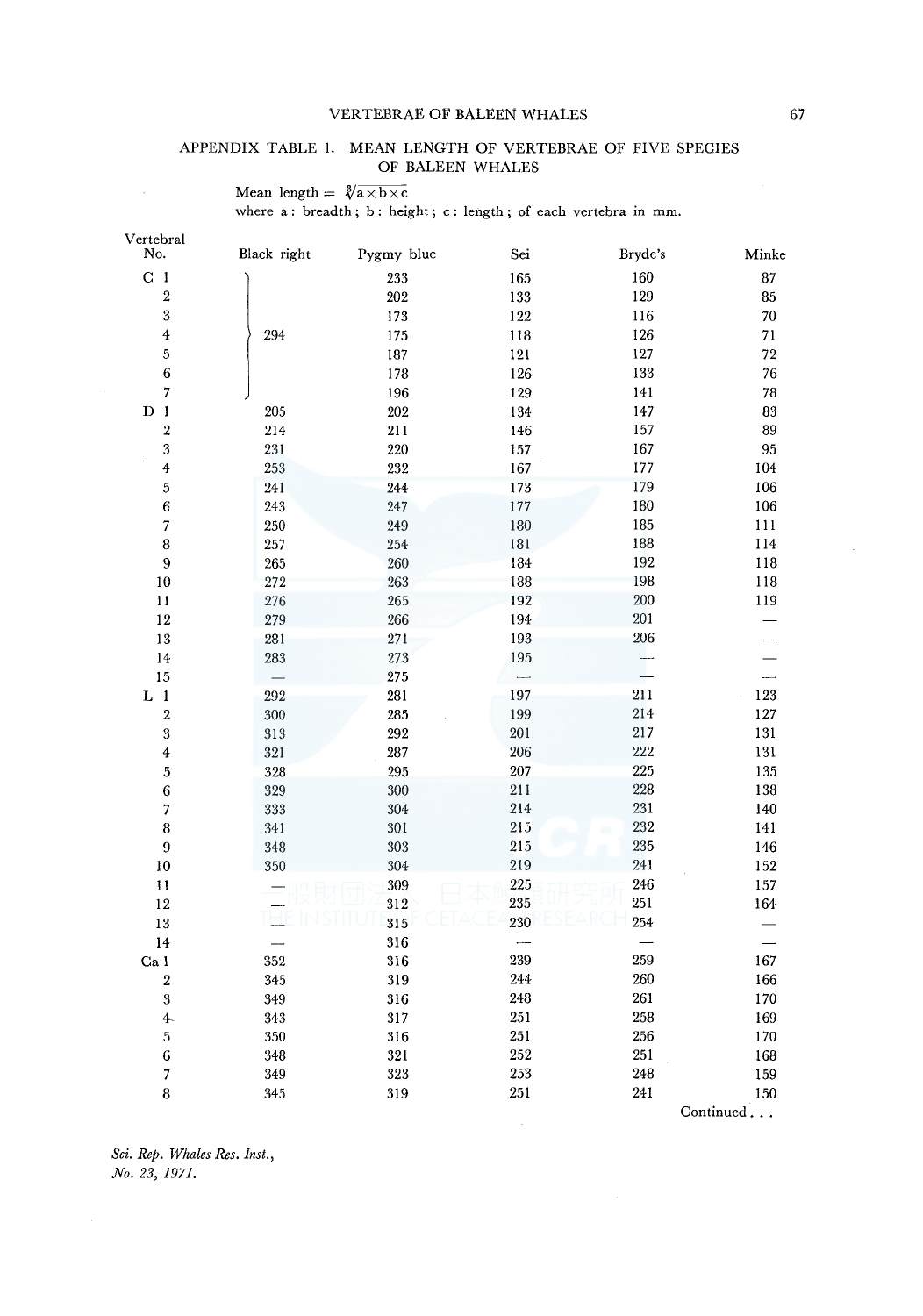# 68 OMURA

| Vertebral       |             |            |                 |                |       |
|-----------------|-------------|------------|-----------------|----------------|-------|
| No.             | Black right | Pygmy blue | Sei             | Bryde's        | Minke |
| Ca <sub>9</sub> | 350         | 314        | 241             | 233            | 138   |
| 10              | 341         | 309        | 235             | 225            | 111   |
| 11              | 336         | 302        | 221             | 204            | 86    |
| 12              | 319         | 295        | 204             | 167            | 73    |
| 13              | 312         | 284        | 172             | 129            | 66    |
| 14              | 270         | 271        | 142             | 111            | 57    |
| 15              | 239         | 251        | 121             | 105            | 47    |
| 16              | 215         | 219        | 113             | 95             | 39    |
| 17              | 189         | 177        | 97              | 83             | 29    |
| 18              | 164         | 163        | 84              | 67             | 23    |
| 19              | 154         | 141        | 70              | 55             |       |
| 20              | 138         | 133        | 55              | 44             |       |
| 21              | 123         | 118        | 45              | 34             |       |
| 22              | 109         | 105        | 31              |                |       |
| 23              | 93          | 85         |                 | <b>Concert</b> |       |
| 24              | 77          | 72         |                 |                |       |
| 25              | 60          | 59         |                 |                |       |
| 26              |             | 42         | <b>Building</b> |                |       |
| 27              |             | 31         |                 | $- - -$        |       |
|                 |             |            |                 |                |       |

#### APPENDIX TABLE !. Continued.

# APPENDIX TABLE 2. PERCENTAGE LENGTH OF EACH VERTEBRA AGAINST FIRST LUMBAR

Mean length, shown in Appendix Table 1, are used for comparison, except last two columns in which species only vertebral lengths are available.

| B. right | P. blue | Sei   | Bryde's | Minke | (G. right) | (Gray) |
|----------|---------|-------|---------|-------|------------|--------|
|          | 82.92   | 83.76 | 75.83   | 70.73 |            | 42.86  |
|          | 71.89   | 65.51 | 61.14   | 69.11 |            | 45.71  |
|          | 61.57   | 61.93 | 54.98   | 56.91 |            | 30.00  |
| 100.68   | 62.28   | 59.90 | 59.72   | 57.72 |            | 25,00  |
|          | 66.55   | 61,42 | 60,19   | 58.54 |            | 28.57  |
|          | 63.35   | 63.96 | 63.03   | 61.79 |            | 32.86  |
|          | 69.75   | 65.48 | 66.82   | 63.41 | 38,20      | 36.43  |
| 70.21    | 71.89   | 68,02 | 69.67   | 67.48 | 42.70      | 39.29  |
| 73.29    | 75.08   | 74.11 | 74.41   | 72.36 | 49.44      | 46.43  |
| 79.11    | 78.29   | 79.70 | 79.15   | 77.24 | 58.43      | 53,57  |
| 86.64    | 82.56   | 84.77 | 83.89   | 84.55 | 67.42      | 60.00  |
| 82.53    | 86.83   | 87.82 | 84.83   | 86.18 | 73.03      | 65.00  |
| 83.22    | 87.90   | 89.85 | 85,31   | 86.18 | 77.53      | 68.57  |
| 85.62    | 88.61.  | 91.37 | 87.68   | 90.24 | 83.15      | 79.29  |
| 88.01    | 90.39   | 91.88 | 89.10   | 92.68 | 87.64      | 85.71  |
| 90.75    | 92.53   | 93.40 | 91.00   | 95.93 | 94.38      | 90.00  |
| 93.15    | 93.59   | 95.43 | 93.84   | 95.93 | 94.38      | 92.14  |
| 94.52    | 94.31   | 97.46 | 94.79   | 96.75 | 95.51      | 93.57  |
| 95,55    | 94.66   | 98.48 | 95,26   |       | 97.75      | 95.00  |
| 96.23    | 96.44   | 97.97 | 97.63   |       |            | 93.57  |
|          |         |       |         |       |            | 157.30 |

Continued ...